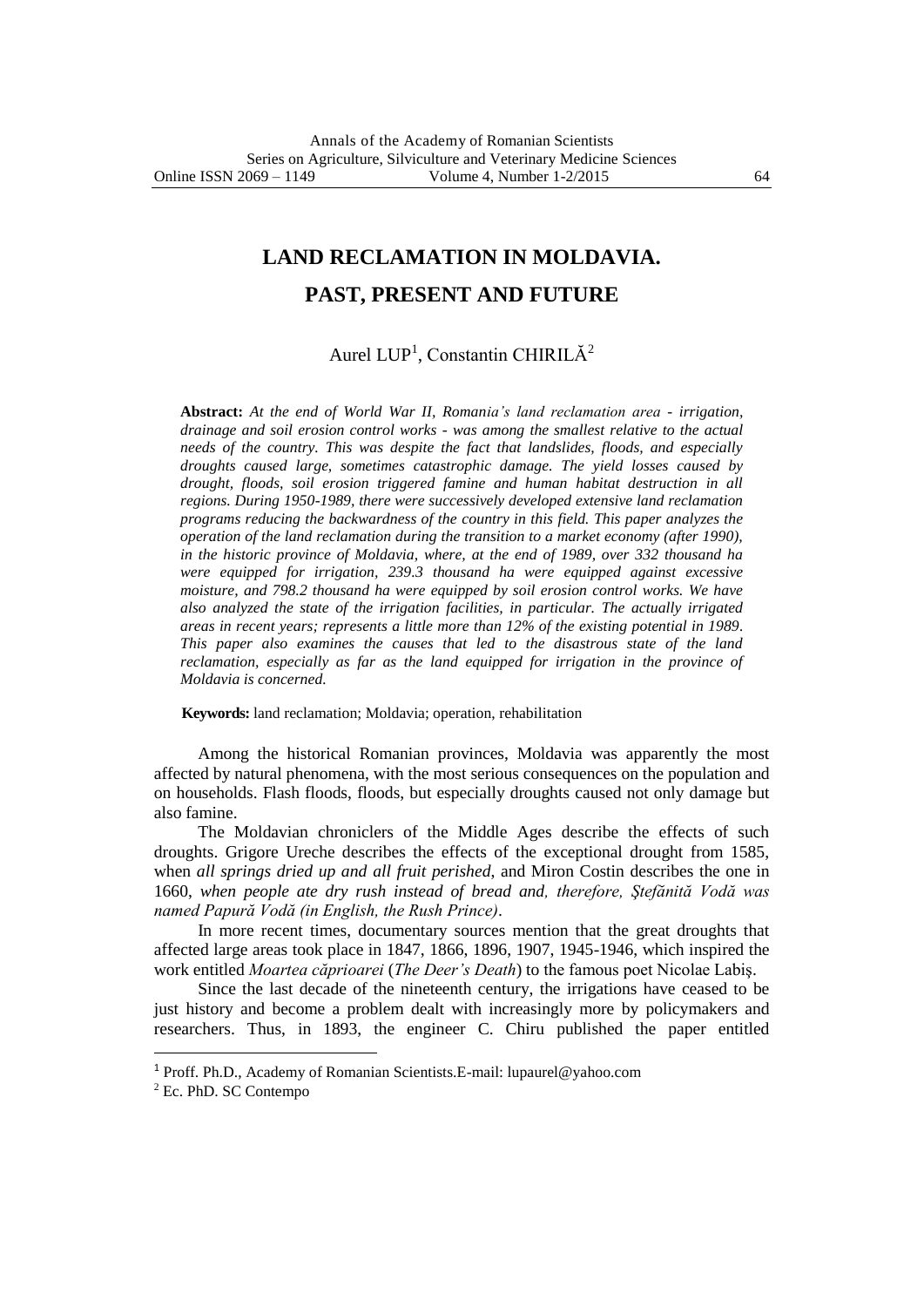*Canalizarea râurilor şi irigaţiuni* (*The Sewerage of Rivers and Irrigations*), and, in 1907, the engineer V. Rosu received the Romanian Academy Award for his work entitled *Studiii asupra irigatiilor din România* (*Studies on the Irrigations in Romania*), which took into consideration an area of 150,000 ha in Oltenia, Muntenia and Moldavia, using the inner rivers as water source.

A special committee functioned permanently within the ministry, studying the issue of irrigations and impoundage, but, at the end of the Second World War, in Romania, 20,000 ha were irrigated, especially with vegetables and some with rice.

Floods and flash floods also created problems, especially since Moldavia was famous for the great number of fishing ponds (about 1500, with a total area of around 20,000 ha). However, the stews and ponds favored the production of floods, such as those in 1504 or 1659, which drowned several villages. Nevertheless, in this situation, the rulers recommended or even ordered that residents themselves drain the ponds. In the nineteenth century, there were mentioned flood control works and wetland reclamations, and Caragia's *Codex* (1817-1818) and the *Organic Regulation* (1834) mentioned the need to regulate rivers and drain moors.

With respect to soil erosion, the high agro-terraces from mountainous and submountainous areas were known since ancient times, both in and outside the inner Carpathian chain, in Transylvania and Bucovina [1].

In 1983, there was launched *The National Program to ensure safe and stable agricultural yields by increasing the land's productive potential, a better organization and use of the agricultural land and of the entire surface of the country, in a uniform manner, equipping about 55-60 % of the arable land for irrigation, works of drainage and of soil erosion control*. [2] These areas were to be equipped by the end of 1989. In reality, only 3,067 thousand ha (55.8 %) were equipped for irrigation, draining was performed on 3,107 thousand ha (56.2 %) and soil erosion control works - on 2,200 thousand ha (41.5 %).

*Land reclamation*. According to the last program, in Moldavia, the following areas were scheduled for land reclamation works: 794,500 ha for irrigation, 340,300 ha for drainage and 932,200 ha for soil erosion control work.

What has been achieved before the end of 1989, compared to the program, is shown below (Table 1).

Compared with the schedule figures, the irrigation works were the lowest, being achieved only in proportion of 41.8 %, with variations between 62.6 % in Galati county and 11.5 % in Suceava county. One explanation could be that the investment per unit area in the last years reached 40-50 thousand lei/ ha, while the investments for equipping one ha against excessive moisture or soil erosion was of about 2.5 or less per unit area (ha).

Compared with the schedule figures, the irrigation works were the lowest, being achieved only in proportion of 41.8 %, with variations between 62.6 % in Galati county and 11.5 % in Suceava county. One explanation could be that the investment per unit area in the last years reached 40-50 thousand lei/ ha, while the investments for equipping one ha against excessive moisture or soil erosion was of about 2.5 or less per unit area (ha).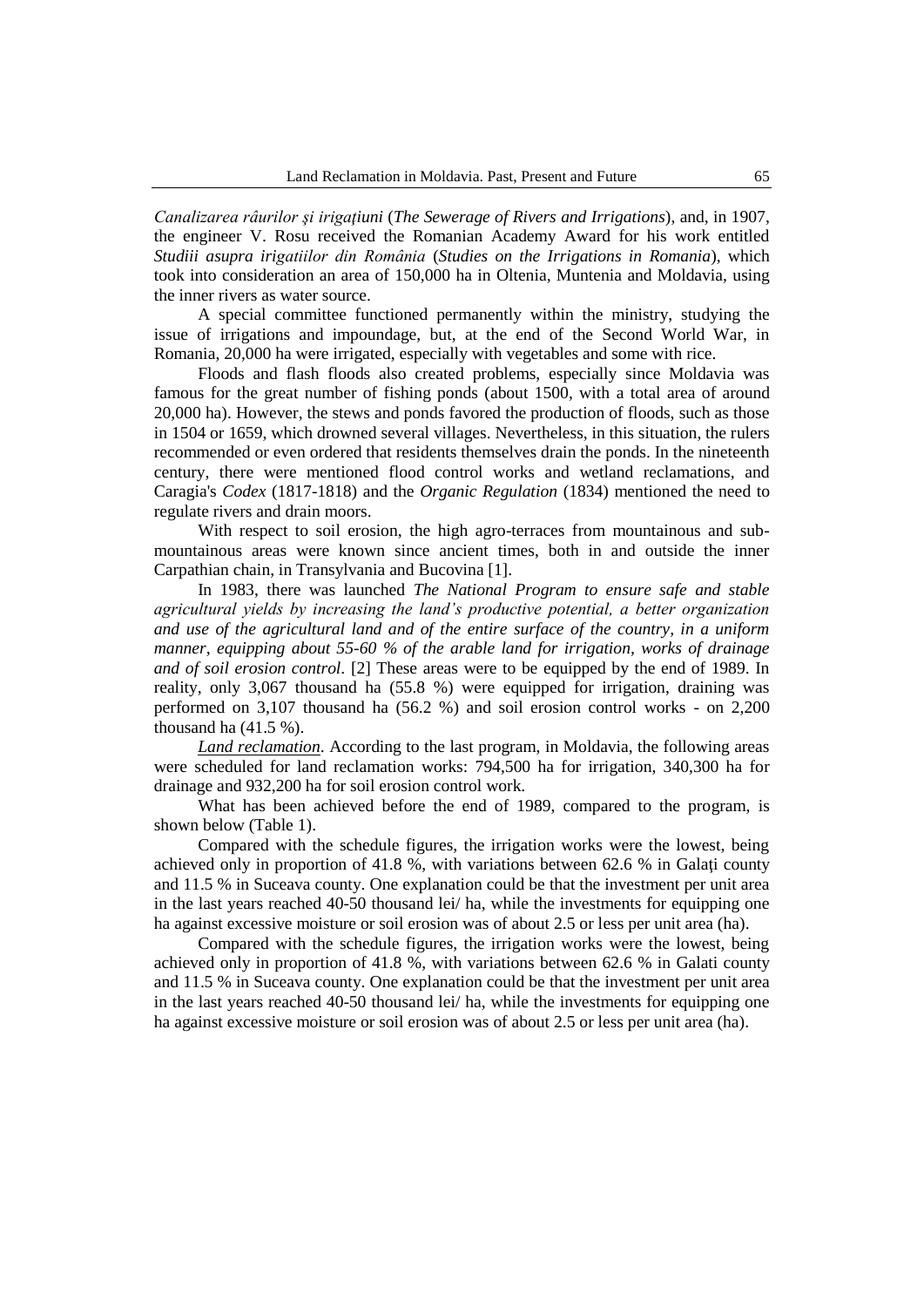| No  | County        | Irigations |          |      | Drainage  |          |      | Soil erosion control works |          |       |
|-----|---------------|------------|----------|------|-----------|----------|------|----------------------------|----------|-------|
|     |               | Programme  | Achieved | N    | Programme | Achieved | 96   | Programme                  | Achieved | 96    |
| ı.  | <b>Hacilo</b> | 43200      | 24000    | 35.6 | 8200      | 3217     | 39.2 | 140900                     | 103355   | 73.4  |
| 2.  | Botosani      | 123200     | 24700    | 20.0 | 12400     | 9875     | 79,6 | 84400                      | 95016    | 112.5 |
| 3.  | Galati        | 231700     | 145100   | 62.6 | 71500     | 49060    | 68.6 | 174500                     | 154378   | 88.5  |
| 4.  | Iasi          | 112400     | 53000    | 47.2 | 49300     | 36111    | 73.2 | 153200                     | 103582   | 67.6  |
| 5.  | Neamt         | 18500      | 10500    | 56.7 | 14500     | 10032    | 69.2 | 34400                      | 35048    | 101.9 |
| 6.  | Suceava       | 39100      | 4500     | 11.5 | 69400     | 43194    | 63.2 | 98100                      | 81064    | 82.6  |
| 7.  | Vasbai        | 49700      | 30400    | 61.2 | 59800     | 39260    | 65.7 | 190500                     | 179135   | 94.0  |
| \$. | Vrancea       | 176700     | 39900    | 22.6 | 55200     | 48531    | 87.9 | 56200                      | 46651    | 83.0  |
| 9.  | Total         | 794500     | 332100   | 41.8 | 340300    | 239286   | 70.3 | 932200                     | 798229   | 85.6  |

**Table 1.** Areas scheduled for, and equipped by land reclamation works in Moldavia, by the end of 1989

The relatively high achievement degree of the drainage program is due to the fact many areas equipped for irrigation also need works to combat excessive moisture, especially in spring and autumn. The large share of soil erosion control works, sometimes over the program share, is also explained. Radical works, such as terracing, are few; the largest share belongs to simple works, such as drawing ditches somehow on the level curves, on pastures, with the three furrows plow pulled by the tractor. Moreover, we must not forget that only the hydro-improvement works are confirmed by the national statistical system; therefore, taking into account the customs of the era, some land reclamation works have existed only on paper, and even for the hydro-improvement works, there are exaggerated reports, such as 3532.6 thousand ha for the end of 1988 [3].

*The main features of the irrigation systems in Moldavia*. Compared with most of the irrigation systems from Romania, the hydro-improvement works from Moldavia are distinguished by some special features. Among these, the most important are:

a) *Size.* In a reference system, where the equipped areas exceeding 500 ha are considered large systems, it can be said that everything that was built in Romania falls under the *giant* category. By this criterion, only one system is *very large*, i.e. Covurlui Plain, with an area of 91,342 ha; other six systems have surfaces between 10 and 25 thousand ha (middle category) and another 4 are *small* systems, with areas smaller than 10 thousand ha.

b) *Electricity consumption*. It is an important criterion in assessing the irrigation costs, since the electricity necessary in order to pump, transport and administer the water to plants accounts for over 60 % of total irrigation expenditure. In turn, the electricity consumption is directly dependent on the overall height of water pumping. The English Company *BINNIE-PARTNER and HUNTING TECHNICAL SERVICES LTD,* which studied more than 100 irrigation systems in Romania, concluded that the maximum pumping height for a profitable irrigation is 70 m. This company classified the irrigation systems in Romania according to their energy consumption per ha in four levels: low consumption: below 700 kWh/ha; average consumption: between 700-1400 kWh/ha; medium-high consumption: between 1400-2100 kWh/ha and high consumption: over 2,100 kWh/ ha [6].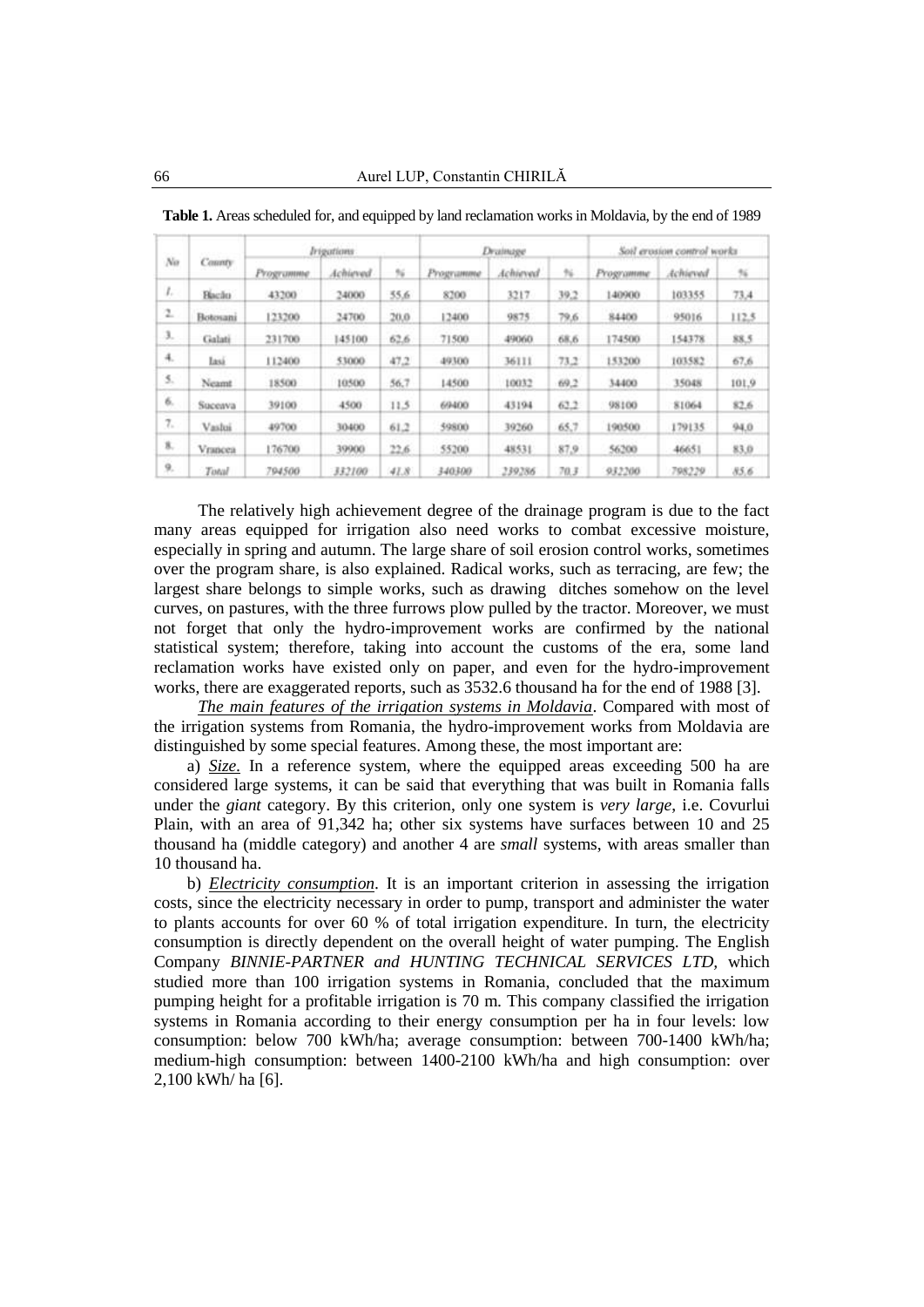According to this classification, the grouping of the irrigation systems in Moldavia is the following:

| - Medium-high consumption: 1400-2100 kWh/ ha  140,161 ha  53.6 % |                            |  |
|------------------------------------------------------------------|----------------------------|--|
|                                                                  |                            |  |
|                                                                  | Total  261,678 ha  100.0 % |  |

The national low consumption average accounts for 10%, the average consumption - 28.6 %, the medium-high consumption - 48.2 % and high consumption - 13.2 %.

c) *Irrigation standards*. In terms of the national average irrigation standard of 2,100 cubic meters/ha, the irrigation systems, averaged over the 8 counties, are classified as follows: Galaţi county – 2,400 cubic meters/ha; Bacău, Vaslui and Vrancea - 1,500 cubic meters/ha; Botoşani county – 1,200 cubic meters/ha; Iaşi – 1,100 cubic meters/ha; Neamţ and Suceava counties – 1,000 cubic meters/ha.

d) *Water sources*. The Danube supplies 112,144 ha, i.e. 42.3 %, of Covurlui Plain. Siret River provides the water for 79,688 ha  $(30.0 %)$  and Prut River – for 73,561 ha, i.e. 27.7 %.

e) *Design features*. The parliamentary commission, which had assessed the situation of the irrigation systems and of other land reclamation areas, established, in 2009, the following: Although, at the respective time, the constructive solutions were considered in step with the time, many components to the projects have not been completed, such as:

- the impermeabilization of the open canals for water supply and transport, on about 50% of their length, the water losses being considerable;

- the non-performance of drainage (there are recorded only 200 thousand ha) and water circulation systems, with negative effects on large areas – sloughing and secondary salinization;

- the lack of the automation elements for water distribution, as well as of those for water measurement (to this day, not even one m3 of water has passed through a water meter), which led to uncontrolled water consumption, random irrigation and watering standards, high costs;

- the use of poor quality materials, equipment and aggregates that ensured an overall efficiency of water use which did not exceed 50%, compared to the projected share of 83 % [8].

The same deficiencies have been reported since 1991 by a governmental commission established in order to analyze and solve the problems related to land reclamation works: *The works have been carried out since 1966 in irrational rhythms; in the last 15 years, the expansion of the irrigated areas has been pursued in particular, in some cases, giving up the technical requirements in conception and execution and the environmental protection requirements. The canals are unlined on about 40 % of their length, the losses reaching 30-60 %, the yield of the pumping aggregates is below the catalogue values, the watering equipment have low reliability, others are technically outdated... The equipment for soil erosion control, the most necessary among all land reclamation works, were left behind, have not been operated and maintained properly due to the lack of interest of the former Agricultural Cooperatives and of the People's Councils, and due to the lack of money for the agropedological improvement measures*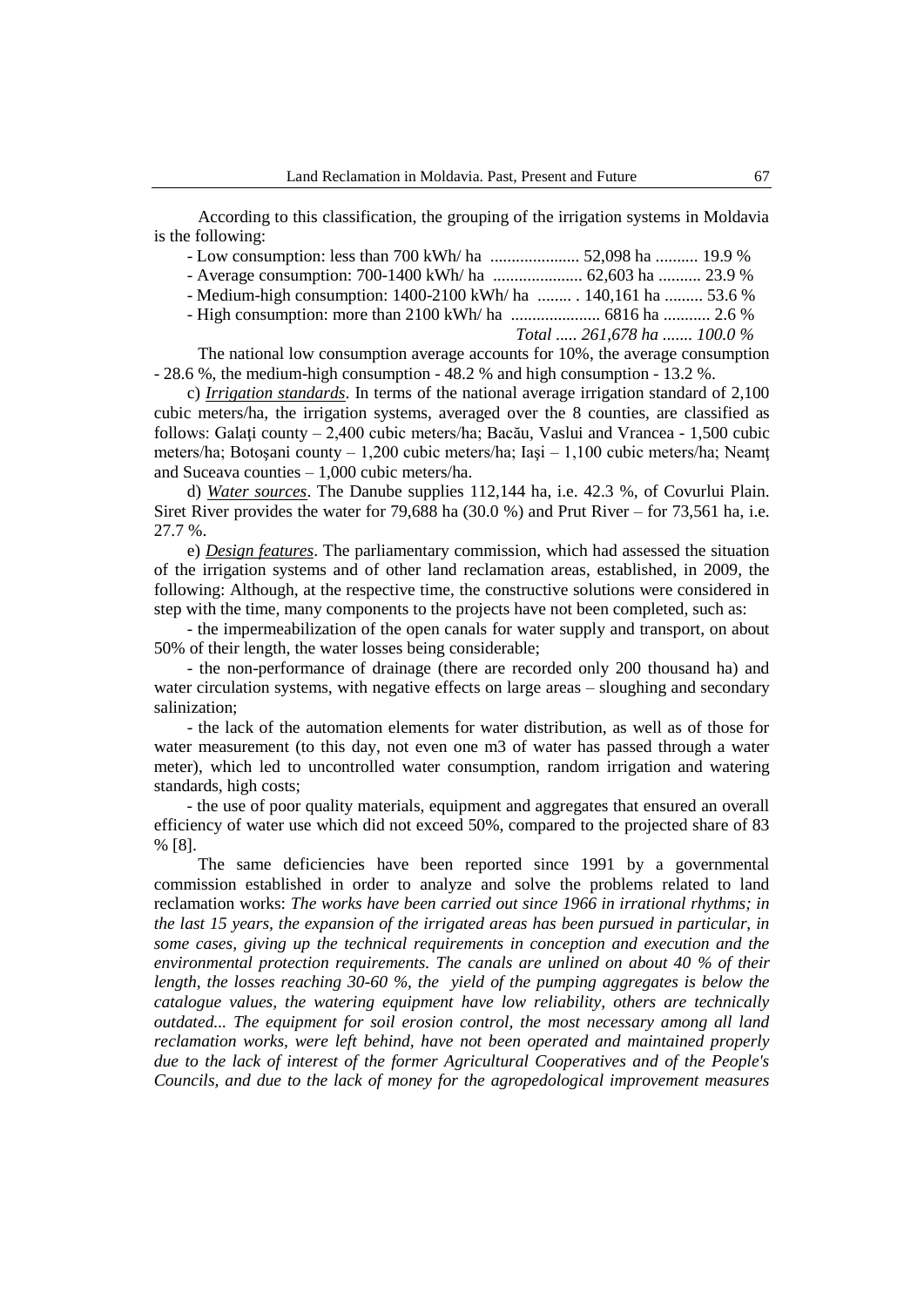*and to the lack of money for the implementation of the agropedological improvement measures [5].*

*The operation of the Irrigation systems*. The main parameter that expresses the use of the areas equipped for irrigation is represented by the actually irrigated area reported to the entire area equipped for irrigation (table 2).

Real or not, the areas irrigated in 1990 (when the state agricultural enterprises and the agricultural cooperatives still existed) were close to the areas equipped for irrigation in 1989. The share of the areas irrigated at least once was 82.8 %.

On the other hand, in the period analyzed by the parliamentary investigation [8], the irrigated area was much smaller: 5.6 % in 2006; 17.3 % in 2007; 11.4 % in 2008 and 12.5 % in 2009, per all the irrigation systems in Moldavia.

|                                             | County          | Equipped     | <b>Irrigated</b> | Equipped     | Irrigated (ha) |              |              |              |
|---------------------------------------------|-----------------|--------------|------------------|--------------|----------------|--------------|--------------|--------------|
| N <sub>O</sub><br>٠                         |                 | 1989<br>(ha) | 1990<br>(ha)     | 2009<br>(ha) | 2006           | 2007         | 2008         | 2009         |
| 1.                                          | Bacău           | 24000        | 12044            | 22854        | 121            | 1296         | 420          | 665          |
| 2.                                          | <b>Botosani</b> | 24700        | 16803            | 19819        | $\theta$       | 300          | $\mathbf{0}$ | 304          |
| 3.                                          | Galati          | 145100       | 121482           | 139286       | 16035          | 43266        | 30519        | 29692        |
| 4.                                          | Iași            | 53000        | 50543            | 48934        | 106            | 2144         | 1259         | 1470         |
| 5.                                          | Neamt           | 10500        | 9444             | 4232         | $\theta$       | $\mathbf{0}$ | $\theta$     | $\mathbf{0}$ |
| 6.                                          | Suceava         | 4500         | 3864             | 3454         | $\theta$       | $\mathbf{0}$ | $\theta$     | $\mathbf{0}$ |
| 7.                                          | Vaslui          | 30400        | 25083            | 29662        | 415            | 4343         | 1404         | 4714         |
| 8.                                          | Vrancea         | 39900        | 35772            | 30296        | $\theta$       | 150          | 300          | 340          |
|                                             | Total Moldova   | 332100       | 275035           | 298537       | 16677          | 51499        | 33902        | 37185        |
| The share of the<br><i>irigated areas</i> % |                 |              | 82,8             |              | 5,6            | 17,3         | 11,4         | 12,5         |

**Table 2.** The effectively irrigated areas compared with the areas equipped for irrigation in 1989, period 2006-2009

According to the analysis conducted by the Parliamentary Committee in 2009, the main causes that led to the significant reduction of the irrigated area are the following:

• The dissolution of the large operating structures of agricultural cooperatives, in the beginning due to Law no.18/1991 on the land fund and, then, to Law no.1/2000;

• The degradation of the hydro-improvement infrastructure, triggered by destruction, theft, disrepair, abandonment, lack of interest from the new land owners who had benefitted from re-allotment. This was also accompanied by the inability of the decision makers and of governing authorities to manage and organize the exploitation of an important agricultural heritage and, at the same time, of the national economy.

• The progressively increasing charges for the irrigation water and, especially, the differentiation of the pumping speed levels also contributed to the reduced interest in irrigation;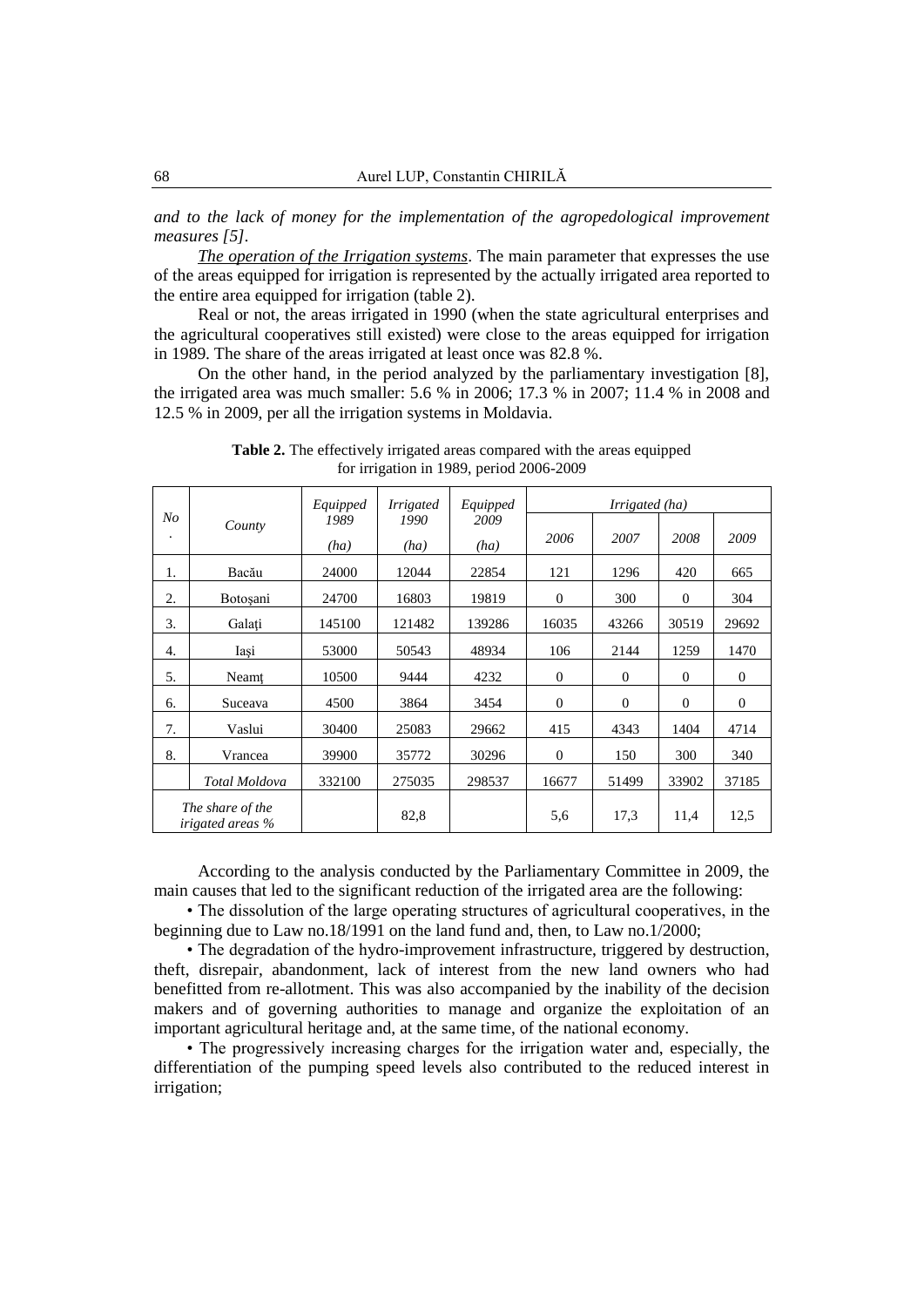• The destruction of the electricity transmission network, together with the disconnection of the power supply network and its partial dismantling (extraction of transformers), motivated by its inactivity;

• The lack of conviction of many landowners of the economic benefits brought by the agriculture under irrigation, associated with the delay in setting up IWUA/IWUO (Irrigation Water Users Association/ Irrigation Water Users Organization);

• The shortage of the equipment for the administration of water to plants;

• The mismatch between the activities conducted for the rehabilitation of the irrigation infrastructure and the actual water demand, at the level of the hydro-technical system;

• The uncertainty on the selling market regarding the breeds that respond best to irrigation, such as maize or vegetables, in terms of a very permissive policy as far as the imports are concerned.

It also considered that one of the main reasons of the low irrigation rates is represented by the deficiencies in the watering equipment, which results from the data submitted by branches. It is noteworthy that, in some areas – in southern Moldavia, for example – there were established IWUAs (Irrigation Water Users Associations) on areas larger than those reported functional in 2009. The actually irrigated areas are instead much smaller than the contracted ones.

Across counties, the area actually irrigated in 2009 is smaller than the one that might have been irrigated with the existing equipment and much smaller than the contracted area, resulting in a significant shortage of the watering equipment.

Regarding the drainage works, the Commission concludes that they were neglected and that, in case of natural disasters, they would not cope. Causes: Lack of funding and the disorganization produced by Law no. 138/2004, which separated ANIF (National Agency of Land Reclamation) and SNIF (National Society of Land Reclamation), depriving the latter of the specialized personnel and of the necessary equipment.

In connection to the soil erosion control works, the situation is similar. The commission accused the way in which the restitution of land was applied under Law no.18/1991, i.e. in the hill-valley direction, which favored erosion. The issue of the maintenance or restoration works is complicated by the fact that both actions need both the current owners' agreement and contribution.

*Studies for the rehabilitation of the irrigation systems in Moldavia.* The report drafted by the governmental commission in 1991 [5] reveals that not less than 787 land reclamation works were under execution, of nearly 105 billion lei. The authorities had to decide what to resume, what to cease, and what to keep. Therefore, the rehabilitation studies began.

The first study was conducted by the English company BINNIE-PARTNER and HUNTING TECHNICAL SERVICES LTD, in collaboration with ISDLR (the Institute for Study and Design for Land Reclamation, Bucharest). It was concluded that the limit of the irrigation economic efficiency is where the extra profit obtained by irrigation intersects with the additional irrigation expenditures. In turn, these expenditures are heavily influenced by the consumption of the electricity needed to pump water and, thus,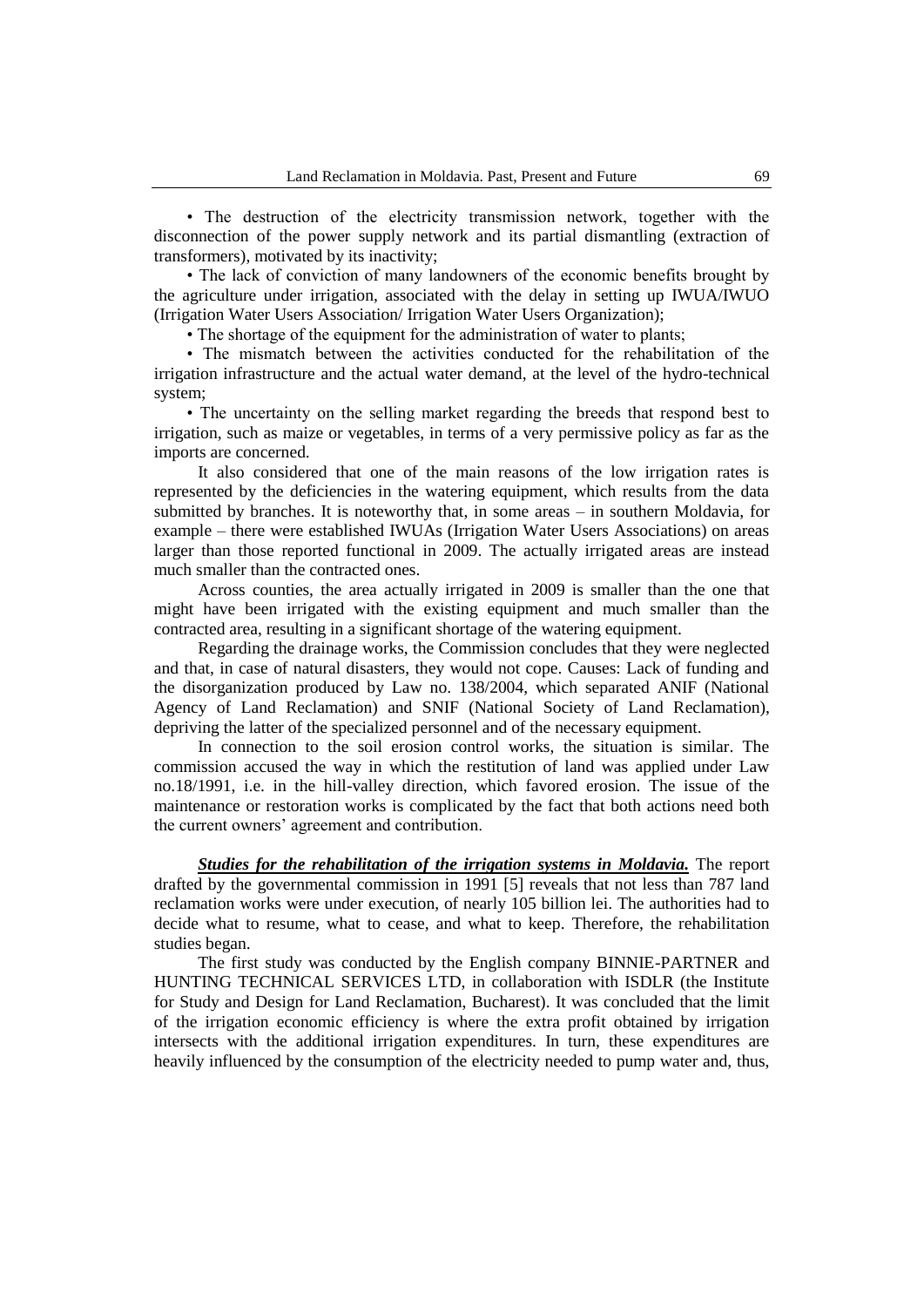by the pumping height. There was drawn a scale of the economical viability of the areas equipped for irrigation, according to the water pumping height (Table 3).

| connection to the source                            |           |                                                 |                             |  |  |  |  |
|-----------------------------------------------------|-----------|-------------------------------------------------|-----------------------------|--|--|--|--|
| No.                                                 | Hg(m)     | Area equipped<br>for irrigation<br>(million ha) | Economic<br>viability       |  |  |  |  |
|                                                     | $0-10$    | 0.50                                            | Exceptional                 |  |  |  |  |
| 2                                                   | $10-30$   | 0.25                                            | Very good                   |  |  |  |  |
| 3                                                   | $30 - 45$ | 0.25                                            | Good                        |  |  |  |  |
| 4                                                   | $45 - 55$ | 0.25                                            | Satisfying                  |  |  |  |  |
| 5                                                   | $55 - 65$ | 0.25                                            | Satisfying/<br>Unsatisfying |  |  |  |  |
| 6                                                   | 65-90     | 0.60                                            | Unsatisfying                |  |  |  |  |
| 7                                                   | > 90      | 1,00                                            | Disastrous!                 |  |  |  |  |
| Source: Study of Irrigation and Drainage in Romania |           |                                                 |                             |  |  |  |  |

| <b>Table 3.</b> The economic viability of the      |
|----------------------------------------------------|
| irrigated area according to the pumping height, in |
|                                                    |

(1992-1994)

This limit is reached somewhere at pumping heights greater than 70 m. All the systems included in this study were classified according to this criterion (104 in number). There was also drafted a map where all irrigation systems (or parts of the system) whose pumping height was over 70 m were marked on the legend.

In Moldavia, 16 irrigation systems have been analyzed, and it was found that the following have heights of over 70 m: Cămărăsesti-Aval, Horia-Liveni and Ripiceni-Rock (Botoşani county); Racova-Filipeşti (Bacău county) and Covurlui Plain, with an area of 100 thousand ha (Galaţi county). It is should be mentioned that, according to the BINNIE study, in perspective, in Romania, maximum 1.3-1.5 million ha would be economically irrigated.

A second study for the rehabilitation of the irrigation systems was conducted by the Japanese company JICA (Japan International Cooperation Agency) in 1994-1995 [7]. It studied an area of 22,360 ha in Vrancea county, which would have been supplied by the water from Calimanesti dam and from Siret-Baragan canal. The extra profit obtained by irrigation was estimated at 12.2 %, compared to the previous situation.

A final study on the rehabilitation of the irrigation systems was initiated by MAPDR in 2009 and it was conducted by the Dutch company *Fidman Merk at SRL* [9]. The study entitled *the Project for the Irrigation Sector Rehabilitation and Reform (PRRSI)* was completed in 2011. There were analyzed virtually all Romanian irrigation systems, on an area of 2,965 thousand ha, by different criteria: the current level of use, tariffs for the water supply, IWUO (Irrigation Water Users Organization), the aridity index. These four criteria were given grades and a final score between 10-53 was established. For Moldavia, 8 irrigation systems were studied and proposed for the inclusion in the investment plan (Table 4).

The figures presented in the table above show great differences between the areas equipped for irrigation existing in the NALR (the National Agency of Land Reclamation) heritage and the economically viable ones, but also between the latter and the effectively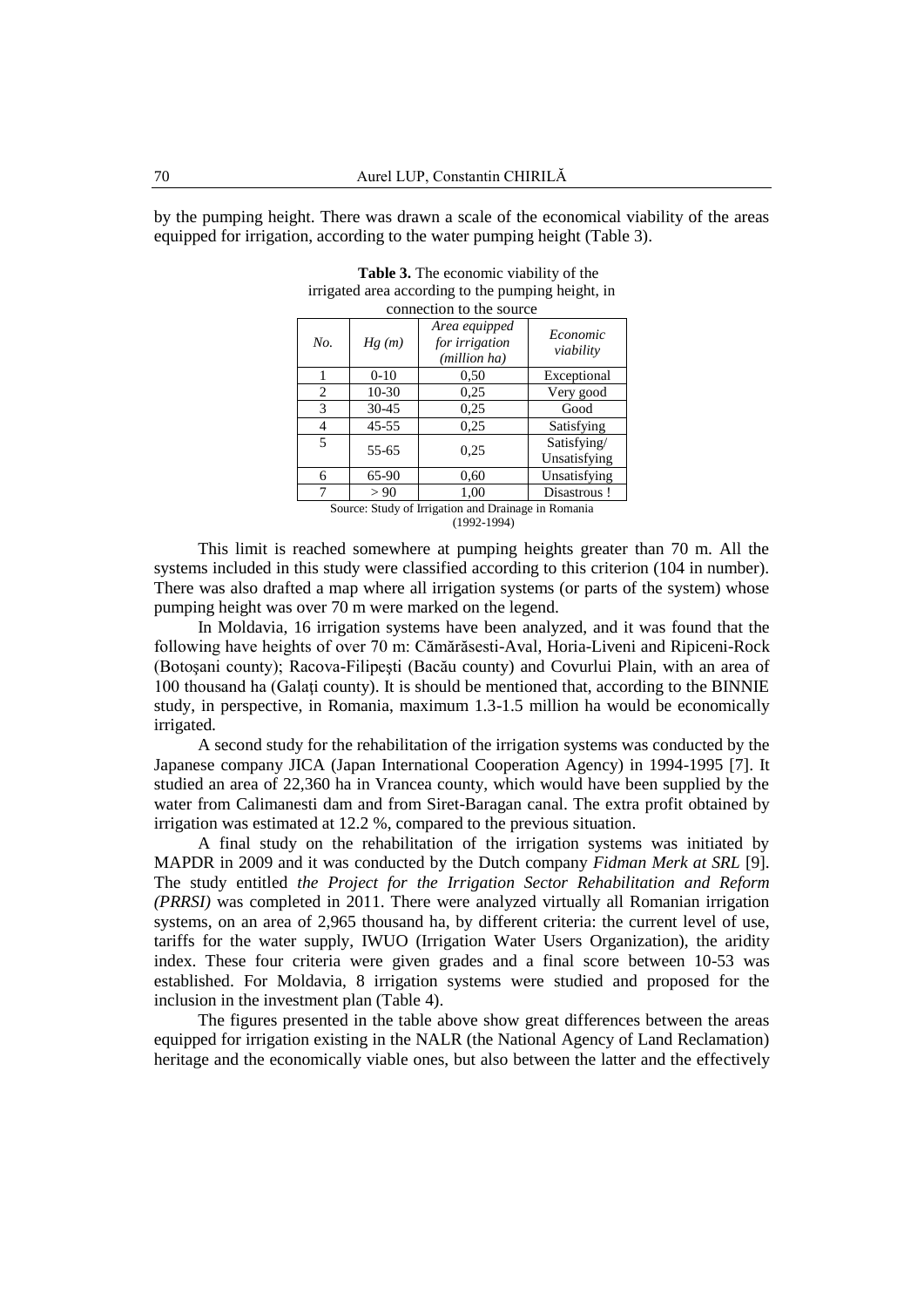irrigated areas, although their owners have expressed their intention to irrigate virtually the entire area equipped for irrigation, existing in NALR statistical record.

| No.            | <i>Irrigation system</i> | County  | Analyzed<br>area ha | Economically<br>viable area<br>ha | Area<br>irrigated<br>in 2009<br>ha | Area<br>equipped<br>in <b>IWUO</b><br>ha |
|----------------|--------------------------|---------|---------------------|-----------------------------------|------------------------------------|------------------------------------------|
| 1              | Letea                    | Bacău   | 1118                | 1118                              | 415                                | 1118                                     |
| 2              | Dămienesti               | ,,      | 2276                | 2276                              | 192                                | 1381                                     |
| 3              | Bratesul de Sus          | Galati  | 4116                | 4116                              | 2769                               | 4136                                     |
| $\overline{4}$ | Câmpia Covurlui          | ,,      | 90920               | 26363                             | 28381                              | 98233                                    |
| 5              | Tigănești și Perieni     | Iași    | 3368                | 1178                              | 127                                | 3368                                     |
| 6              | Terasa Trifesti-Sculeni  | , ,     | 17258               | 13092                             | 1465                               | 3052                                     |
| 7              | Albita-Fălciu            | Vaslui  | 16937               | 16937                             | 4790                               | 15296                                    |
| 8.             | Putna                    | Vrancea | 2385                | 2385                              | 380                                | 2385                                     |
|                | $T$ o t a l              |         | 138398              | 67485                             | 38519                              | 128369                                   |

**Table 4.** The irrigation systems from Moldavia proposed for the inclusion in the investment plan for the next period, according PRRS1

Source: PRRS1 – 2011 Data [9]

The causes that led to this situation are known from the repeated analyzes, studies and surveys conducted in the last 25 years, which also made proposals for the rehabilitation of some areas that, however, do not exceed 50 % of the area statistically equipped at the end of 1989. Nowadays, in Moldavia, very small areas (11,030 ha in the south of the historical province of Terasa Nicoresti Tecuci) were rehabilitated and there are plans to resume the work on Siret-Bărăgan Canal project, which, however, covers only a small part of Moldavia's needs.

## **Conclusions**

1. We have inherited from the previous political regime of 1990 an impressive amount of land reclamation, more than 3 million ha equipped for irrigation and another 3 million ha equipped for the removal of excessive moisture, and over 2.2 million ha equipped for soil erosion control. Nevertheless, the regime's ambitions were higher: 5.5 million ha equipped for irrigation; 5.53 million ha equipped for drainage and 5.3 million ha - for soil erosion control.

2. If there is no doubt as far as the necessity of last two categories of works is concerned, the irrigations under Romania's conditions have given raise to different opinions, especially because the market economy adapted as an economic system changed the situation.

3. The State is not the only master of the country's resources anymore and it can no longer afford discretionary transfers of goods from one economic sector to another. The